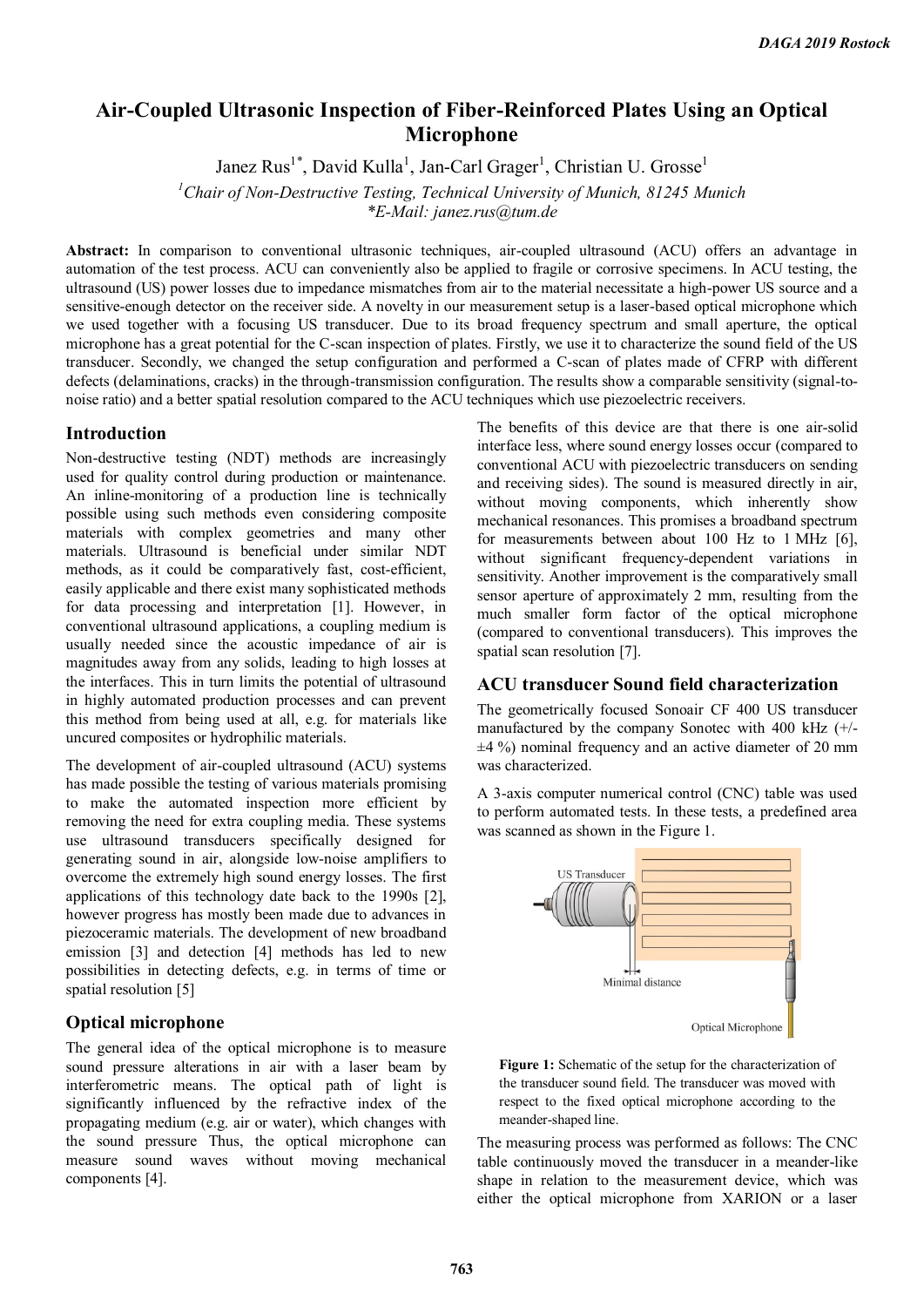Doppler vibrometer (LDV) from Polytec. During the transducer movement, the LDV was excited with a predetermined pulse in periodic intervals, and the recording was started together with the excitation pulse. It is important to emphasize that for each measuring point, where the transducer was excited, the complete time response signal was recorded.

A focusing effect can be observed in the sound field of the geometrically focusing transducer depicted in Figure 2. The highest recorded signal power was between 30 and 50 mm away from the transducer surface. Converging and diverging fields are visible in the greenish color. The near field is broadened by echoes, which is especially visible at the horizontal line of higher intensity at *z* = -12 mm.



**Figure 2:** Power distribution of the geometrically focused transducer (frequency: 400 kHz). The image shows the signal power calculated from the data obtained as described in Figure 1. The whole signal length was considered in the time window, as only relative differences of the power were of interest. Transducer excitation was set to 5 pulses at 100 V.

The measured sound field and values agree well with the results of the manufacturer [8]. It should be noted that the resolution of the images presented here exceeds the ones of the manufacturer due to the use of the small-aperture optical microphone.

## **ACU transducer surface movement characterization**

The measuring process for the characterization of the transducer surface movement is similar to the sound field, except for the difference that the plane of measurement (orange in Figure 3) is parallel instead of normal to the transducer surface. The transducer moves with respect to the fixed LDV according to the meander-shaped line.



**Figure 3:** Schematic of the setup for the characterization of the transducer surface movement.

The left image in Figure 4 shows the measurement recorded with a marker on the transducers' housing pointing upwards. After the inhomogeneity was observed in the lower half of the power distribution a second measurement was done with the transducer rotated by 90° counter clockwise to evaluate whether it was caused by the relative orientation of LDV and the surface or by the vibration itself. The resulting power distribution (visible in the right image of Figure 4) rotates correspondingly, showing that the asymmetry was caused by the surface vibration.



**Figure 4:** Power distribution of transducer displacement of CF 400 transducer. The image shows signal power calculated from the data obtained as described in Figure 3. Usual orientation with 10 V, 5 pulse excitation (left) and rotated 90° counter clockwise with 100 V, 1 pulse excitation (right). Note the different signal power levels due to the different excitation settings.

There are numerous possible explanations for the observed behavior: It is known that the matching layer can cause socalled *ringing* due to its narrow band properties, where a sound pulse is prolonged when the transducer's natural frequency is excited. Another possibility is that the inhomogeneous contact between transducer and backing material are causing some parts of the piezo element to be more damped than others. It has been shown that the transducer oscillation is significantly influenced by contact to other materials [9]. This effect depends on the backing material and bonding method, which are both unknown at this point. The last possibility discussed here is partial depolarization. As the transducer was excited with a voltage higher than its maximum rated voltage of 400 V in previous studies [10], depolarization of the material likely occurred. Depending on the actual arrangement of the electric contacts, it is possible that the piezo composite was depolarized locally. However, the asymmetry is barely observable in the forced vibration phase of the oscillation where the transducer receives the excitation voltage. Thus, this effect is regarded subordinate to the other two.

Because of this asymmetry, the signal power received by the optical microphone depends on its position relative to the transducer. The SNR can be improved, if the microphone is positioned over the transducer area with high output power.

## **Testing of CFRP plates with an optical microphone**

All the inspection scans presented in this work were conducted on the same specimen – a carbon fiber-reinforced polymer (CFRP) plate (Figure 5). It had the dimensions of  $150 \times 100$  mm and a thickness of 2.1 mm. It was impacted with an energy of 15 J according to ISO 18352 (2009). The diameter of the spherical impactor was 15.75 mm. The impact location was in x and y direction at 30 mm. The scan area is marked with the white frame in the Figure 5.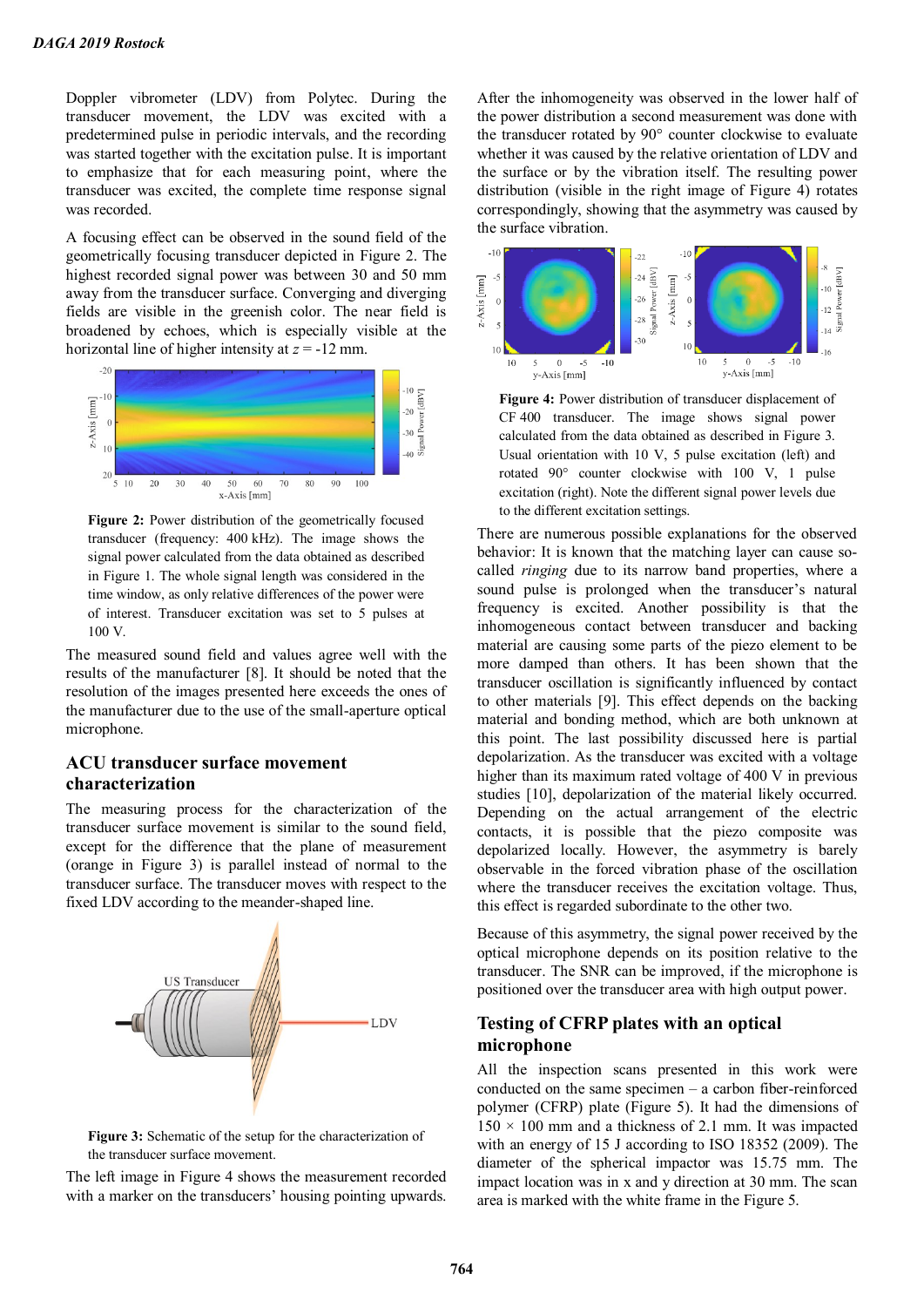

**Figure 5:** Rear (a) and front (b) side of the impact probe.

The ACU scans were conducted using a classical throughtransmission setup with the specimen placed between the US emitter and the sensor (Figure 6). The distance between the emitter and the specimen  $x_1$  was set to the near-field length, so that the specimen was located in the maximum of the US pressure field determined previously (Figure 2). The optical microphone was placed as close to the plate as possible. Due to the housing of the optical microphone, the distance between the plate and the etalon of the optical microphone  $x_2$ was set to approx. 3 mm for the scans a), b) and c) and 12 mm for the scan d).



Figure 6: Testing of the CFRP plate with the US transducer and optical microphone.

In order to compare the optical microphones with the conventional piezoelectric receivers, four scans were made on the same specimen using different transmitter and receiver combinations (Figure 7). On the emitter side, a nonfocused piezo-ceramic AirTech-200-transducer from Ingenieurbüro Dr. Hillger with 200 kHz (+/- 4%) nominal frequency and a bandwidth of 21 kHz was used for the scans a), b) and c). Its near-field length was 18 mm. For scan d) the piezoelectric transducer Sonoair CF 400 with a nominal frequency of 400 kHz (+/- 4%) was used as an US emitter. Its near-field length was 50 mm as specified by the manufacturer. This is slightly more than previously measured using the sound field scan (Figure 2). On the receiver side an AirTech 200 sensor was used for scan a), the optical microphone Eta 100 for Scan b), the Eta 250 for Scan c) and Eta 450 for Scan d).



**Figure 7:** Comparison of different ACU testing configurations: a) piezoelectric transducer pair (AirTech 200), b) AirTech 200 in the combination with an optical microphone Eta 100, c) AirTech 200 with the sensor Eta 250 and d) a piezoelectric transducer Sonoair CF 400 with the Eta 450 [7, 10, 11].

The C-scans represent the maximum amplitude values of the transmitted ultrasound at the characteristic nominal frequencies of the piezoelectric emitters (200 kHz or 400 kHz, respectively) for each scan position.

In scans b), c) and d) in the Figure 7, we observe the improvement of the scan accuracy over the development of the newly released versions of the optical microphones. The wave-like pattern at the margin of the defect in the scan c) of Figure 7 is obviously an artifact of the measuring system. It is most likely a consequence of the diffraction, interference and non-linear effects of the US on the damaged area.

The higher US frequency of 400 kHz was suitable only in the combination with the optical microphone Eta 450. The other sensor versions were not sensitive enough in this configuration, to detect the US, as higher frequencies are attenuated more by the inspected CFRP material. This combination delivers better results compared to the conventional piezoelectric emitter-receiver combination.

### **Comparison to immersion ultrasonic testing method**

Ultrasonic immersion testing can be considered as a reference technique compared to ACU C-scan results. Such a scan was conducted in classical pulse-echo configuration: for the ultrasound emission and its detection the same ultrasound transducer (H10MP15) was used. Its peak